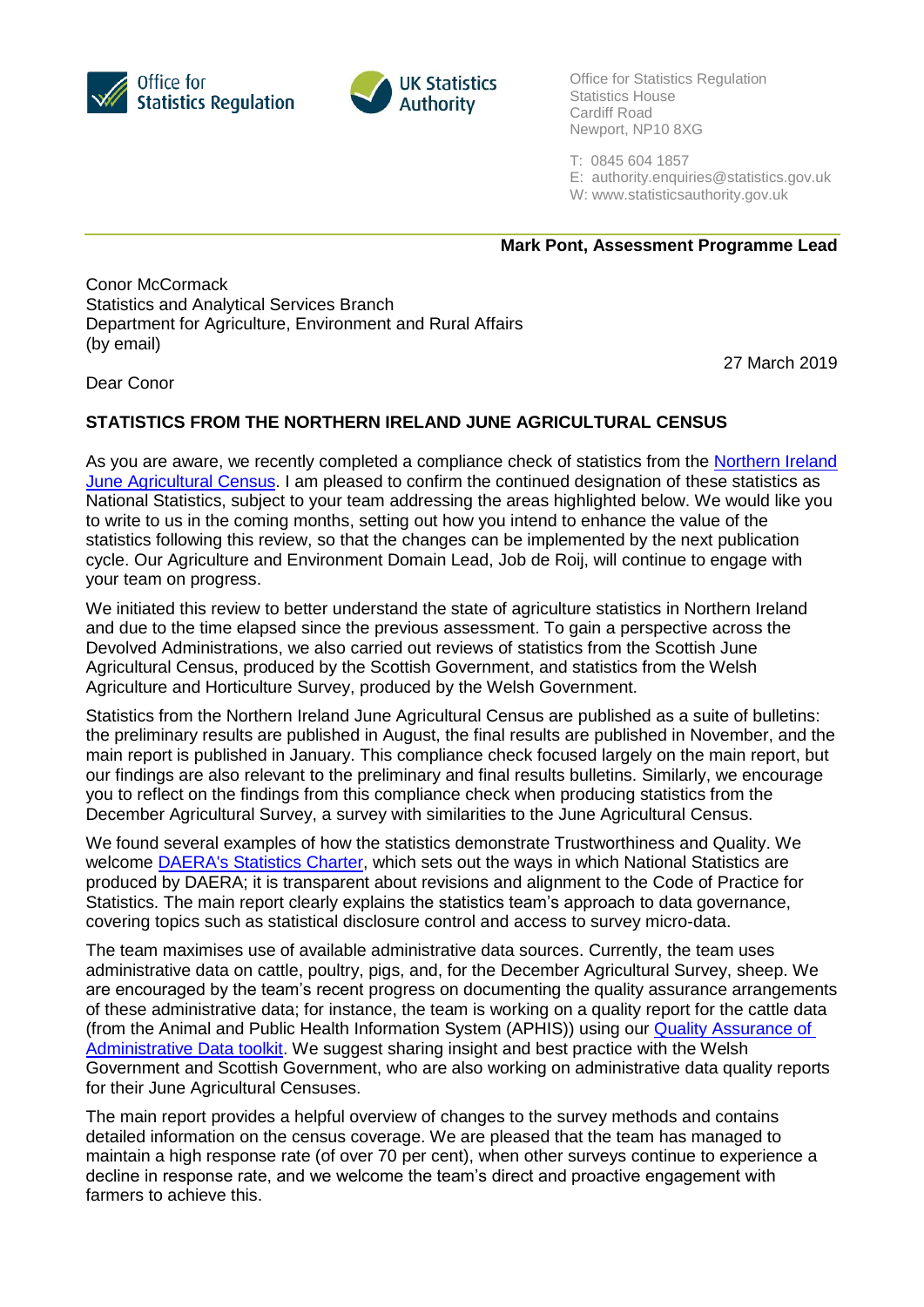However, we have concerns about the value of the statistics, specifically, the clarity and insight, accessibility and relevance to users of these statistics. The bulletins should tell a story about what is happening in the Northern Ireland farming sector for a range of audiences, but it is difficult to find this in the narrative of the main report. We would encourage you to move away from lengthy, descriptive commentary and consider how you can more effectively provide insights for users. It might be helpful to consider the following:

- Help users answer key questions by emphasising the key findings at the start of the bulletin rather than background information and methodology.
- Aid users' interpretation of the statistics by adding clear commentary that provides context and explains the reasons for changes in figures and trends.
- Help users understand the policy context by highlighting what policies the data and statistics inform, at the Northern Ireland level, UK level and international (EU) level.
- Communicate the statistics to the widest possible audience, including non-expert readers, through minimising use of technical language.
- Support users' understanding of the statistics by improving data tables and visualisations, so that they convey key messages quickly and effectively, in line with the Government Statistical Service (GSS) [Good Practice Team's](https://gss.civilservice.gov.uk/policy-store/effective-graphs-and-tables-in-official-statistics/) guidance.

The statistics team told us about the task and finish group which has been set up to look at improving data visualisations across NISRA. We welcome this initiative and look forward to seeing the outcomes of the project. In the meantime, we recommend that the team contacts the GSS Good Practice Team for advice on enhancing the structure, design and accessibility of the bulletin.

The main report is a traditional statistical bulletin, with information on quality and methods, whereas the preliminary and final results bulletins resemble press releases, with limited contextual information. We urge your team to consider the value of these separate releases: is there a clear user need for the preliminary and final results bulletins, and how do they inform decisions? It is difficult to find these related statistics on the DAERA website. To improve accessibility of the suite of statistical bulletins, we encourage you to cross-reference the bulletins and add links on the bulletin landing pages of the DAERA website where possible.

We think there is scope to publish the main report earlier. We encourage the team to review the processes involved in preparing the bulletin and improve efficiency by minimising the need for manual copying and validation. To encourage re-use of the data, the statistics team should consider making the data tables available in an Excel or open data format; currently, these are embedded in the PDF version of the main report, which limits their accessibility.

On quality, to help users understand the methods used, we encourage your team to include information on the calculation of estimates from the survey data and imputation, and to discuss their limitations. It would also be helpful to include a description of the survey design and how survey data are quality assured. We encourage your team to add confidence limits to survey estimates to highlight the uncertainty around the estimates. The data quality report for the APHIS data will help users understand quality assurance arrangements, and the team should produce similar reports for the other administrative data sources.

We encourage your team to continue to collaborate with, and seek input from, statisticians in the Scottish Government, Welsh Government and Defra, to ensure a consistent and coherent approach to producing statistics from the June Agricultural Census across the UK.

Please let me know if there is any aspect of this letter that you wish to discuss.

I am copying this letter to: Siobhan Carey, Chief Executive and Registrar General, Northern Ireland Statistics Research Agency (NISRA); Ruth Fulton, Head of NISRA Statistical Support Branch, NISRA; Jay Calvert, statistician, DAERA; and Des Muldoon, statistician, DAERA.

Yours sincerely

Murtthan